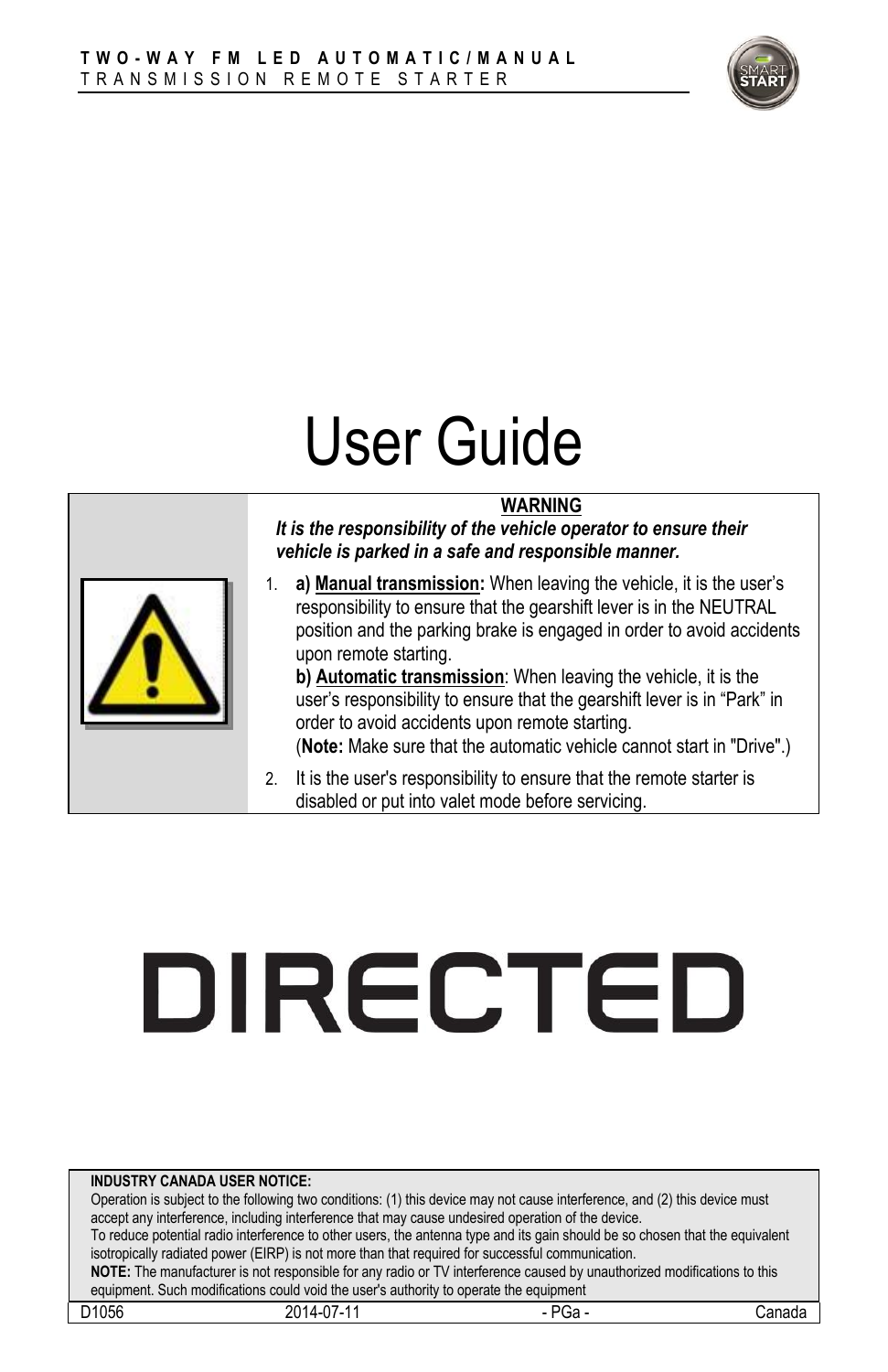## Table of Contents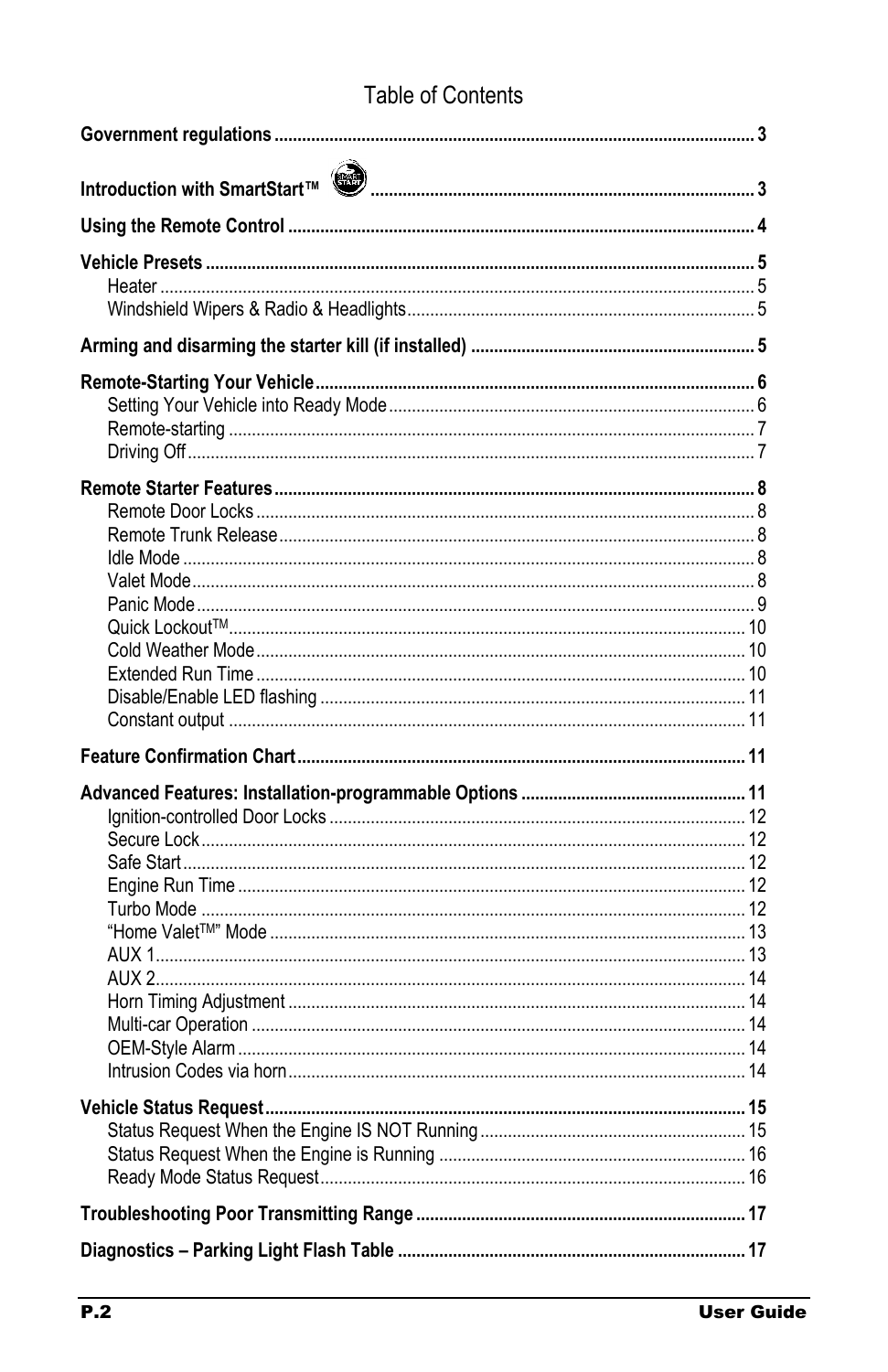# <span id="page-2-0"></span>*Government regulations*

This device complies with part 15 of the FCC Rules. Operation is subject to the following two conditions: (1) This device may not cause harmful interference, and (2) this device must accept any interference received, including interference that may cause undesired operation.

This equipment has been tested and found to comply with the limits for a Class B digital device, pursuant to part 15 of the FCC Rules. These limits are designed to provide reasonable protection against harmful interference in a residential installation. This equipment generates and can radiate radio frequency energy and, if not installed and used in accordance with the instructions, may cause harmful interference to radio communications. However, there is no guarantee that interference will not occur in a particular installation. If this equipment does cause harmful interference to radio or television reception, which can be determined by turning the equipment off and on, the user is encouraged to try to correct the interference by one or more of the following measures:

- Reorient or relocate the receiving antenna.
- Increase the separation between the equipment and receiver.
- Connect the equipment into an outlet on a circuit different from that to which the receiver is connected.
- Consult the dealer or an experienced radio/TV technician for help.

This device complies with the Industry Canada Radio Standards Specification RSS 210. Its use is authorized only on a no-interference, no-protection basis; in other words, this device must not be used if it is determined that it causes harmful interferences to services authorized by IC. In addition, the user of this device must accept any radio interface that may be received, even if this interference could affect the operation of the device.

Warning! Changes or modifications not expressly approved by the party responsible for compliance could void the user's authority to operate this device.

# <span id="page-2-1"></span>*Introduction with SmartStart™*

This is a state-of-the-art remote car starter system. The system is packed with advanced features such as priority access to the driver's door (commodity features), the Safe Start children safety feature and SmartStart™.

SmartStart™ is a groundbreaking technology that enables your remote starter features to be accessed by your smartphone. Features include keyless entry, trunk release, panic, remote start/stop toggle and alarm notifications<sup>1</sup>. Note: SmartStart™ must be professionally installed. For more information, see your nearest authorised Directed Canada dealer.

With many advanced functions, this product will satisfy any one of your expectations from high-end commodity and security systems, without neglecting any standard feature commonly offered by entry-level starters.

 $\overline{a}$ 

<sup>1</sup> Certain conditions apply. See your authorised Directed Canada dealer.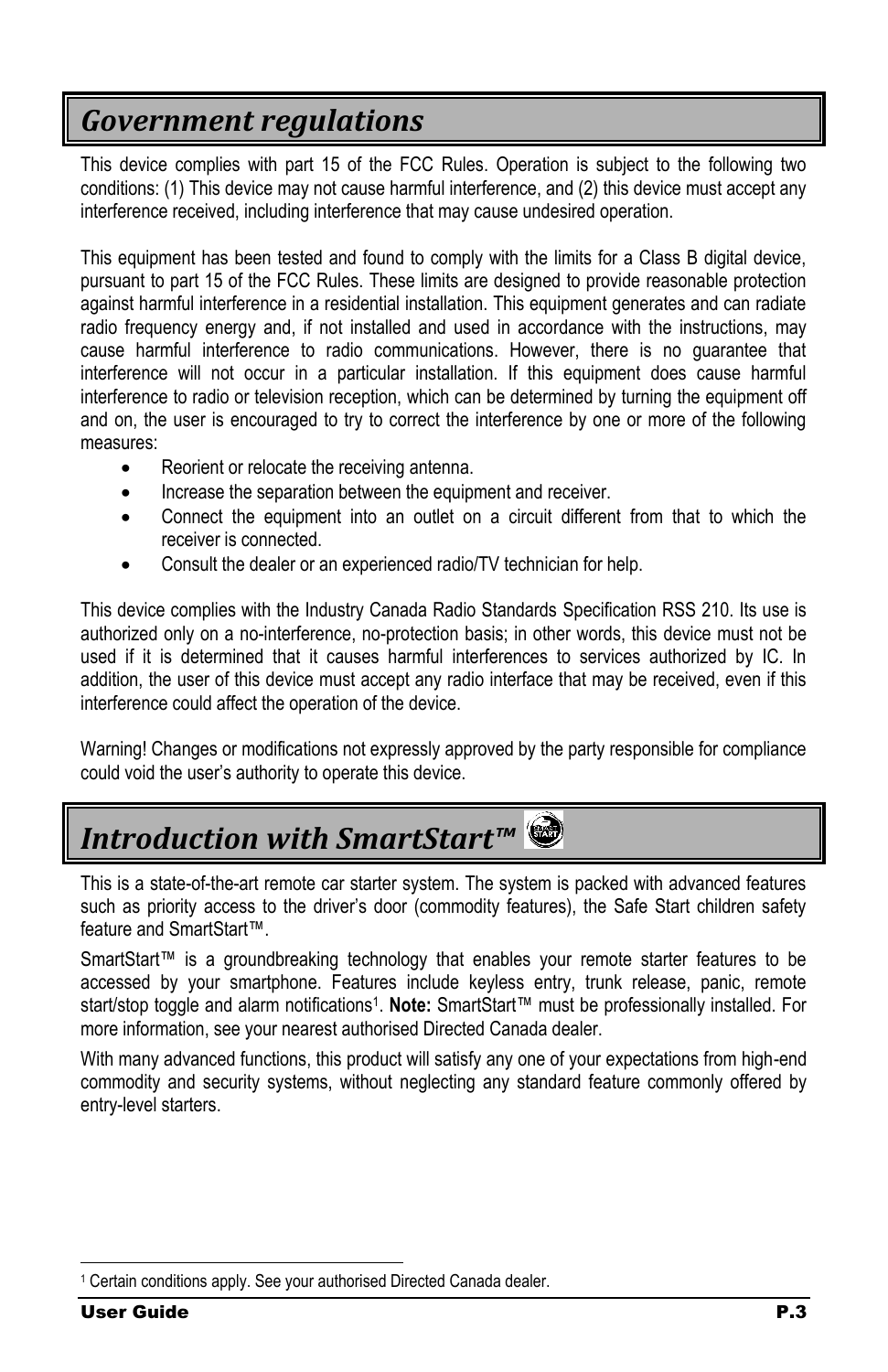# <span id="page-3-0"></span>*Using the Remote Control*

Your remote starter is equipped with a 5-button multi-channel remote control. It can operate two independent vehicles equipped with a remote starter (see **Multi-car operation** section on **page-[14\)](#page-13-2).** The functions of the transmitter are as follows:

#### **2-way LED remote**

|                                  | <b>LOCK:</b> Locks the doors and arms the<br>STARTER KILL (if installed).                                                                                                                                                                        |  |  |  |
|----------------------------------|--------------------------------------------------------------------------------------------------------------------------------------------------------------------------------------------------------------------------------------------------|--|--|--|
|                                  | <b>UNLOCK:</b> Unlocks the doors and<br>disarms the STARTER KILL<br>(if<br>installed). Activates the <b>AUX 1</b> output if<br>Priority Door Access is configured.                                                                               |  |  |  |
|                                  | <b>TRUNK:</b> Opens the TRUNK<br>or<br>activates the <b>AUX 3</b> output.<br><b>Note:</b> Trunk option must be installed.                                                                                                                        |  |  |  |
|                                  | <b>START/STOP:</b> Remote starts or stops<br>the engine. Gets the system into Cold<br>Weather mode by pressing the SHIFT<br>button and then pressing and holding<br><b>START/STOP</b><br>button<br>for<br>the<br>3 seconds. Note: Icon may vary. |  |  |  |
| <b>AUX</b><br>(icon may<br>vary) | <b>AUX:</b> This button serves as a second<br>function button.<br>This button allows assigning different<br>functions to any of the other four<br>buttons.                                                                                       |  |  |  |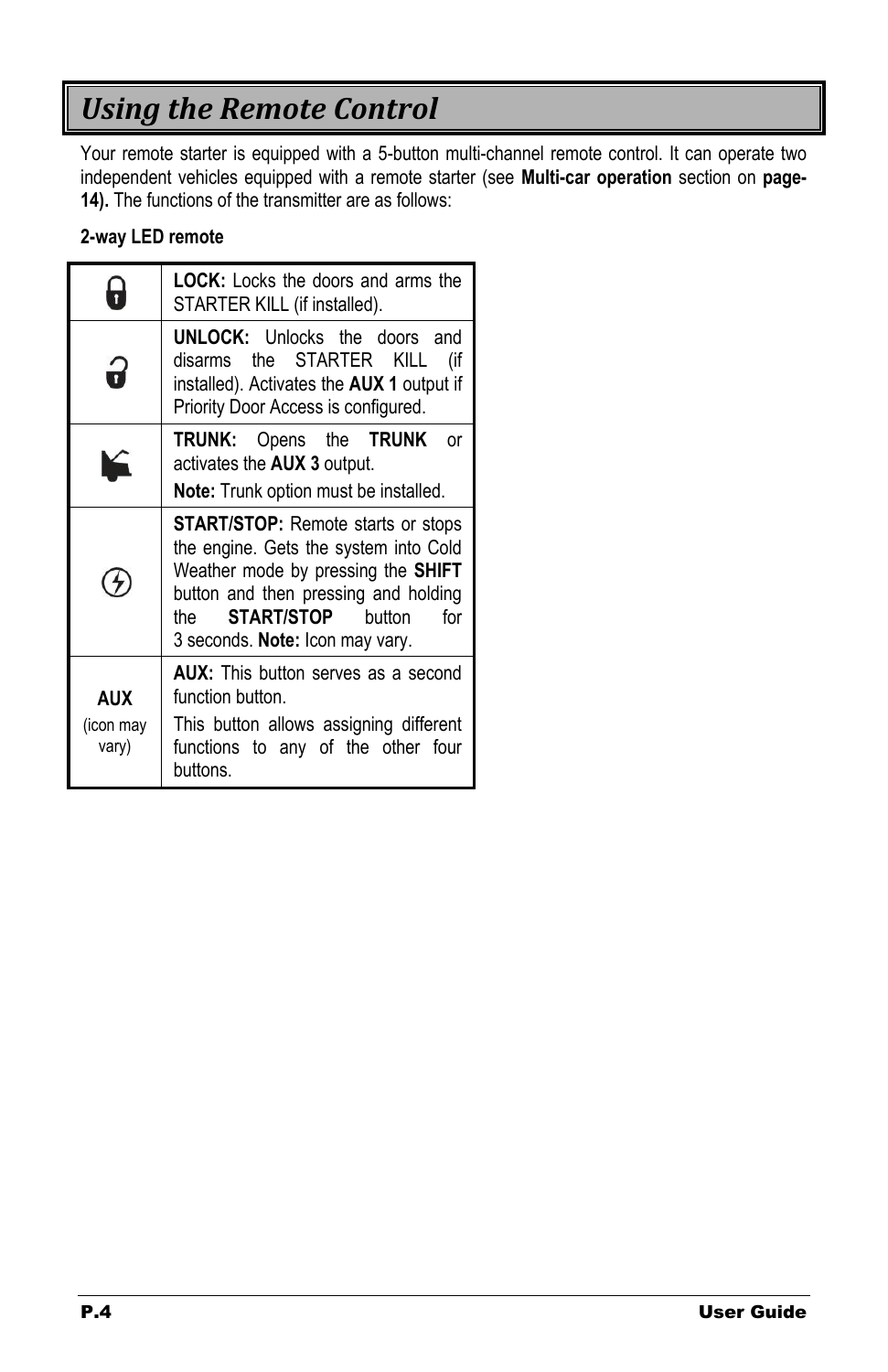**1-way companion remote (where available)**

| 7                         | <b>LOCK:</b> Locks the doors and arms the STARTER KILL<br>(if installed).                                                                                                                                                            |  |  |
|---------------------------|--------------------------------------------------------------------------------------------------------------------------------------------------------------------------------------------------------------------------------------|--|--|
| 3                         | <b>UNLOCK:</b> Unlocks the doors and disarms the<br>STARTER KILL (if installed). Activates the AUX 1<br>output if Priority Door Access is configured.                                                                                |  |  |
| K                         | <b>TRUNK:</b> Opens the TRUNK or activates the AUX 3<br>output.<br>Note: Trunk option must be installed.                                                                                                                             |  |  |
| $\mathcal{F}$             | START/STOP: Remote starts or stops the engine.<br>Gets the system into Cold Weather mode by pressing<br>the <b>SHIFT</b> button and then pressing and holding the<br><b>START/STOP</b> button for 3 seconds. Note: Icon may<br>vary. |  |  |
| AUX<br>(icon may<br>vary) | <b>AUX:</b> This button serves as a second function button.<br>This button allows assigning different functions to any<br>of the other four buttons.                                                                                 |  |  |

# <span id="page-4-0"></span>*Vehicle Presets*

#### <span id="page-4-1"></span>**Heater**

When leaving the vehicle it is recommended to preset the accessory controls in preparation for the next remote start. Settings for the blower motor (fan), front and rear, should not be left on **HIGH**. It is recommended to leave the settings on **LOW** or **MEDIUM** instead.

#### <span id="page-4-2"></span>**Windshield Wipers & Radio & Headlights**

Certain vehicles require the radio and / or windshield wiper and / or headlight circuits to become energized while running under remote start. When leaving the vehicle you must ensure that the windshield wiper and headlight switches are **OFF**. Leaving the headlight switch **ON** on certain types of vehicles could cause them to remain **ON** even after remote starter shut down, resulting in a dead battery.

# <span id="page-4-3"></span>*Arming and disarming the starter kill (if installed)*

This added security feature will prevent the vehicle from starting with the Ignition key when the starter kill is armed. If the system was installed with the starter kill option, the vehicle will not be able to start with the key unless the system has been unlocked first or put into Valet Mode **(page [8\)](#page-7-4).**

Note: If the Starter Kill is installed, the vehicle will benefit from a protection against starter motor damage that could occur after remote-starting the engine should the user, by force of habit, turn the ignition key to the **CRANK** position.

The Starter Kill (if installed) can be configured by the installer either to Passive Mode (so as to arm automatically) or Active Mode (so as to require the user's intervention for arming). By default, the Remote Car Starter is configured to Passive Mode.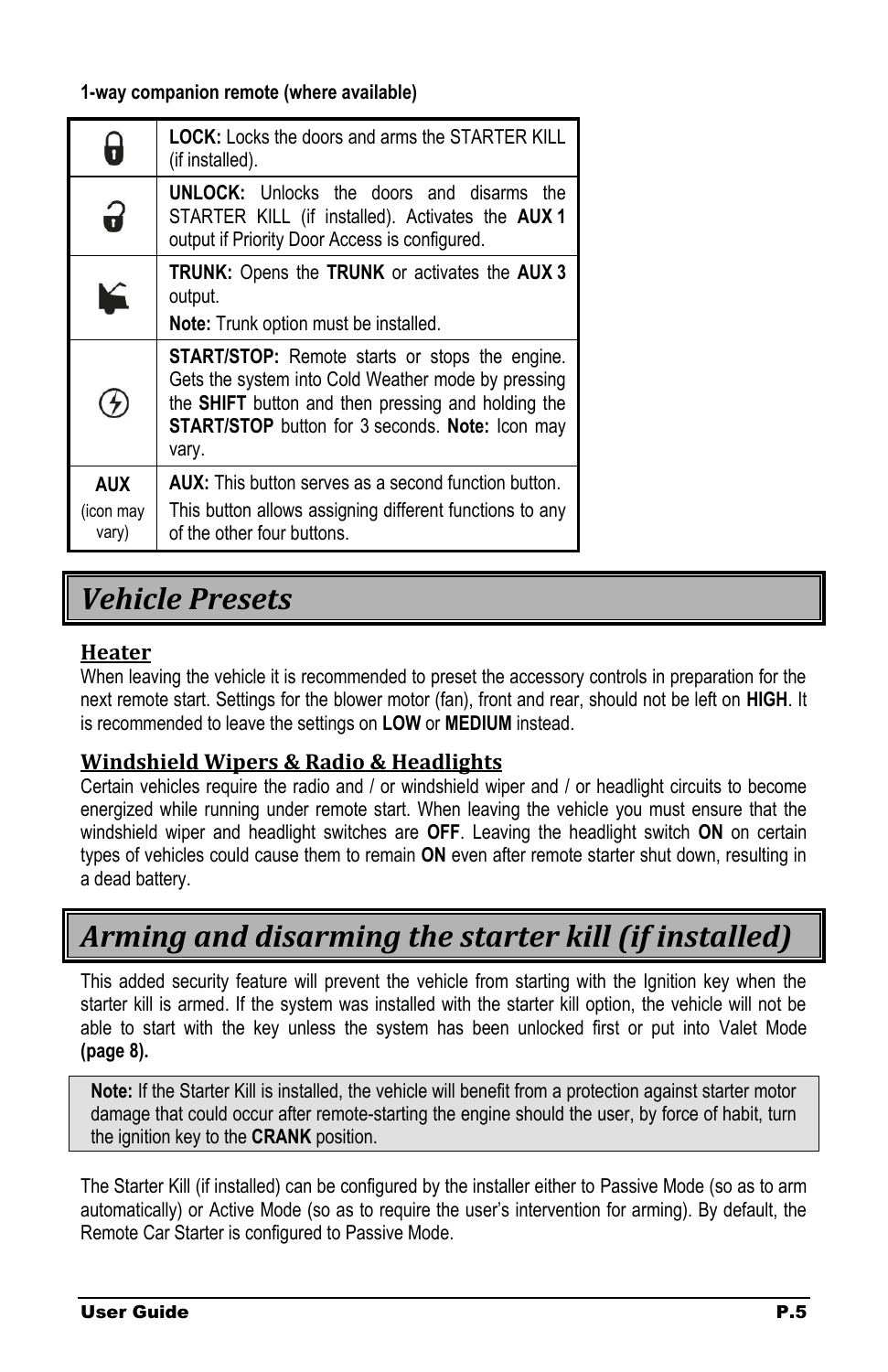#### **Passive mode:**

To **arm** the Starter Kill:

- $\bullet$  Press the **button** on the transmitter.
- **OR**
- Let the Starter Kill arm automatically 1 minute (by default) or 3 minutes (if configured this way) after the ignition is turned **OFF** or once the last door is closed (if the doors are monitored). The parking lights will flash once.
	- The LED on the antenna will flash quickly during the countdown preceding the activation of the Starter Kill.
	- Once the activation countdown expires, the LED will send a series of quick double flashes to indicate that the Starter Kill is now armed.

To **disarm** the Starter Kill:

- Press the  $\overrightarrow{D}$  button on the transmitter.
	- The Starter Kill will automatically rearm itself after 1 minute (by default) or 3 minutes (if configured this way) if no door is left opened (if the doors are monitored) and the ignition is **not** turned **ON**.

#### **Active Mode:**

To arm the Starter Kill:

- Press the **button** on the transmitter.
	- The parking lights will flash once.
	- The LED on the antenna will flash slowly.
	- If remote door locks are installed, this will also lock the doors and arm the OEM-style alarm (if configured).

To disarm the Starter Kill:

- Press the  $\Box$  button on the transmitter.
	- The parking lights will flash twice.
	- The LED on the antenna will remain **OFF**.
	- If remote door locks are installed, this will also unlock the doors and disarm the OEMstyle alarm (if configured).

# <span id="page-5-0"></span>*Remote-Starting Your Vehicle*

#### <span id="page-5-1"></span>**Setting Your Vehicle into Ready Mode**

If your vehicle has a manual transmission you must read the following indications. In order to start the vehicle by remote, the unit must first be set to Ready Mode. If the unit is not set to Ready Mode, it cannot remote start the vehicle.

Please note that Ready Mode can be enabled by the remote or the handbrake, depending on the option that was selected by your installer. Therefore, you must follow the appropriate procedure between the two described below in order to set your vehicle into **Ready Mode.**

Once the system is set to Ready Mode, the vehicle can be remote started and stopped at any time. The system will exit Ready Mode if a door, the hood or the trunk is opened, if the brake pedal is pressed, if the parking brake is disengaged or if the ignition key is turned to the **IGNITION ON (RUN)** position.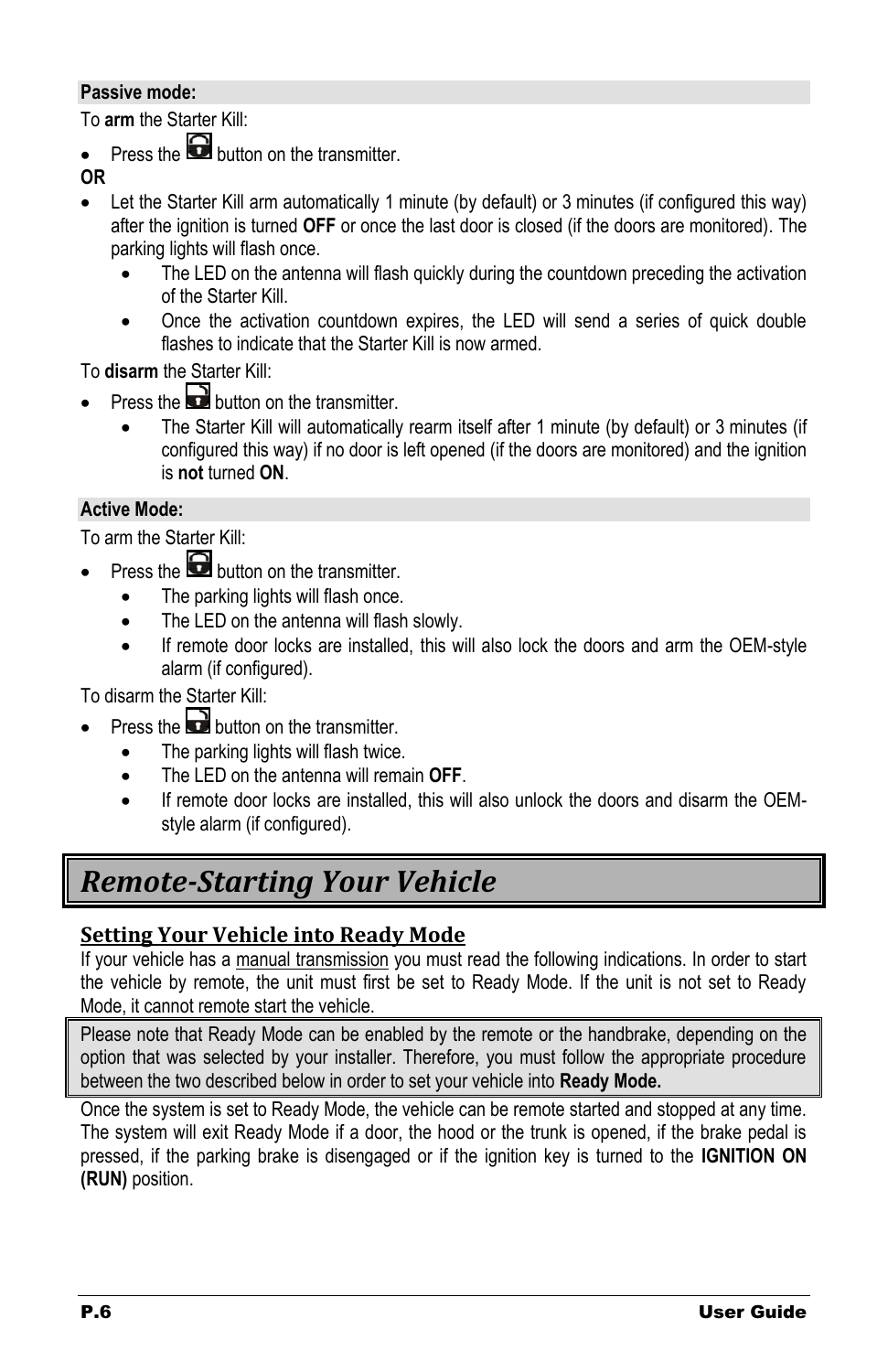To set the system to Ready Mode:

| TO SUIT THE SYSTEM TO TIGGLY INDUC.<br>If Ready Mode is enabled by remote                                                                                                                                                                                                                                                                                                                                                                                                                                                                                                                         |                                                                                                                                                                     |                                                       | If Ready Mode is enabled by handbrake                                                                                       |  |
|---------------------------------------------------------------------------------------------------------------------------------------------------------------------------------------------------------------------------------------------------------------------------------------------------------------------------------------------------------------------------------------------------------------------------------------------------------------------------------------------------------------------------------------------------------------------------------------------------|---------------------------------------------------------------------------------------------------------------------------------------------------------------------|-------------------------------------------------------|-----------------------------------------------------------------------------------------------------------------------------|--|
| 1. Ensure that all the doors, hood and trunk are closed. Make sure that the gear selector is in the neutral<br>position.                                                                                                                                                                                                                                                                                                                                                                                                                                                                          |                                                                                                                                                                     |                                                       |                                                                                                                             |  |
| 2. With the engine running, apply the parking brake<br>2. With the engine running, apply the parking brake<br>twice within 10 sec.<br>once and release the brake pedal.<br>3. Within 20 sec. of engaging the parking brake,<br>3. Make sure to release the brake pedal.<br>The parking lights will flash 3 times guickly and<br>lo<br>$\overline{\mathbf{u}}$<br>press and hold<br>the<br>or<br>n <sub>n</sub><br>remain lit.<br>(SmartStart™<br>transmitter<br>only<br>the<br>uses<br>SmartStart™ icon).<br>The parking lights will flash 3 times guickly and<br>remain lit. Release the button. |                                                                                                                                                                     |                                                       |                                                                                                                             |  |
| 4. Remove the key: the engine will keep on running.<br>5. Exit the vehicle. All doors should be closed, including the hood and trunk.                                                                                                                                                                                                                                                                                                                                                                                                                                                             |                                                                                                                                                                     |                                                       |                                                                                                                             |  |
|                                                                                                                                                                                                                                                                                                                                                                                                                                                                                                                                                                                                   |                                                                                                                                                                     |                                                       | 6. THERE ARE THREE POSSIBLE OPTIONS TO COMPLETE READY MODE (programmable by installer)                                      |  |
| <b>OPTION 1: No lock</b>                                                                                                                                                                                                                                                                                                                                                                                                                                                                                                                                                                          |                                                                                                                                                                     | <b>OPTION 2: Manual shut down</b><br>(default)        | <b>OPTION 3: Automatic shut</b><br>down                                                                                     |  |
| The engine stops.                                                                                                                                                                                                                                                                                                                                                                                                                                                                                                                                                                                 | The engine keeps going until you<br>press either;<br>down the engine;<br>$b.$ to unlock the doors and shut<br>down the engine;<br>И<br>without affecting the doors. | to lock the doors and shut<br>to shut down the engine | The engine runs for 8 sec. then<br>locks the doors before finally<br>shutting down the engine, without<br>user interaction. |  |
| <b>WARNING:</b> The vehicle is not<br>armed or locked down.                                                                                                                                                                                                                                                                                                                                                                                                                                                                                                                                       | <b>WARNING:</b> Engine runs until the pre-<br><b>WARNING:</b> Do not leave your<br>programmed run time expires.<br>keys in the vehicle!                             |                                                       |                                                                                                                             |  |
| 7. The Parking lights will flash twice to indicate Ready mode is set.                                                                                                                                                                                                                                                                                                                                                                                                                                                                                                                             |                                                                                                                                                                     |                                                       |                                                                                                                             |  |

#### <span id="page-6-0"></span>**Remote-starting**

- 1. Press the  $\sharp$  button for approximately 1 second and release.
- 2. The remote will beep once.
- 3. The remote will confirm the remote starter's activation by beeping 3 times.

If your vehicle does not start at the first attempt, the system will shut down, wait a few seconds and try to start the engine again. There will be 3 start attempts before the system gives up.

#### <span id="page-6-1"></span>**Driving Off**

With the vehicle running remotely, press the  $\blacksquare$  button to disarm the starter kill (if installed) and unlock the doors. Enter the vehicle and do the following:

- 1. Turn the ignition key to the **IGNITION ON (RUN)** position. (Do not turn the key to the **CRANK** position while the engine is running. This would cause the starter motor to re-engage.)
- 2. Press the brake pedal to disengage the remote starter unit.

You are now ready to drive off.

**Note:** On some Push-To-Start (PTS) vehicles, no takeover is possible as pressing the brakes will shut the engine down. Please talk to your technician to determine if the "Takeover mode" can be set for your vehicle.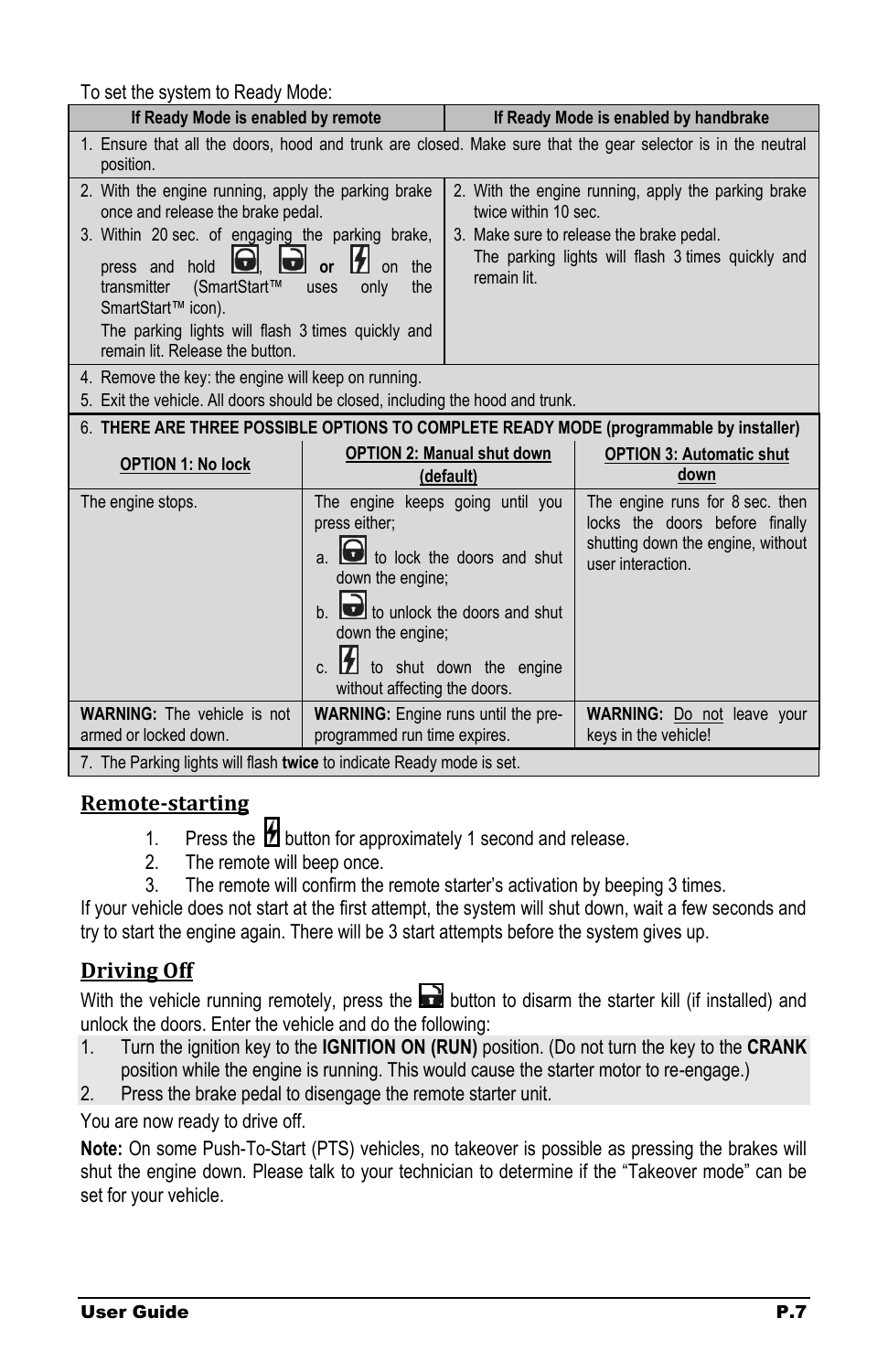# <span id="page-7-0"></span>*Remote Starter Features*

#### <span id="page-7-1"></span>**Remote Door Locks**

If your Remote Car Starter was installed with the Remote Door Locks option, you will have the convenience of remote keyless entry.

To LOCK your doors and ARM the system:

- 1. Press and hold the **button for approx.** 1 sec.
- 2. The remote will beep once to confirm locking of the doors.

To UNLOCK your doors and DISARM the system:

- 1. Press and hold the **button for approx.** 1 sec.
- 2. The remote will beep twice to confirm unlocking of the doors.

#### <span id="page-7-2"></span>**Remote Trunk Release**

If your system was installed with the Remote Trunk Release option, you can open your trunk by

pressing the  $\blacktriangleright$  button until the remote beeps once. In addition, this will also disarm the OEMstyle alarm (if installed).

#### <span id="page-7-3"></span>**Idle Mode**

**Convenience feature:** Idle Mode allows you to keep the engine running and the doors locked while you stop, for example, at a convenience store or for a short delivery.

This feature allows you to let the remote starter take over control of the vehicle (i.e. no Key in the Ignition Switch) while the engine is running.

#### **Activating Idle mode (Automatic transmission):**

1. With the engine running, make sure to release the brake pedal and press the **Q**.

or **1** button on the transmitter until the parking lights come **ON**.

**Note:** SmartStart™ can be setup to use the SmartStart™ icon to activate Idle mode.

- 2. Remove the ignition key from the ignition switch.
	- The engine will continue running.
- 3. Exit the vehicle. All doors, the hood and trunk should be closed
- 4. Press the  $\Box$  button to lock the doors, to arm the starter kill and to arm the alarm (if available). The engine will continue running.
	- a. When re-entering the vehicle, the user must reinsert the key into the ignition and turn it to the **ON** position (not Crank) without pressing on the brake.
	- b. *Once the key is in the ON position*, press on the brake pedal to put the transmission in gear. Pressing the brake pedal at this step will cancel the remote starter takeover.
	- c. Drive off.

If your vehicle has a manual transmission, Idle Mode can be activated through the same routine as that used for **Ready Mode (page [6\)](#page-5-1)**; at the last step, press the **button to lock the doors**, arm the system and leave the engine running.

#### <span id="page-7-4"></span>**Valet Mode**

When the vehicle is in Valet Mode, the remote starter and alarm functionalities are disabled. If the vehicle needs to be serviced, or if you park it indoors, Valet Mode will prevent the engine from being remote-started accidentally.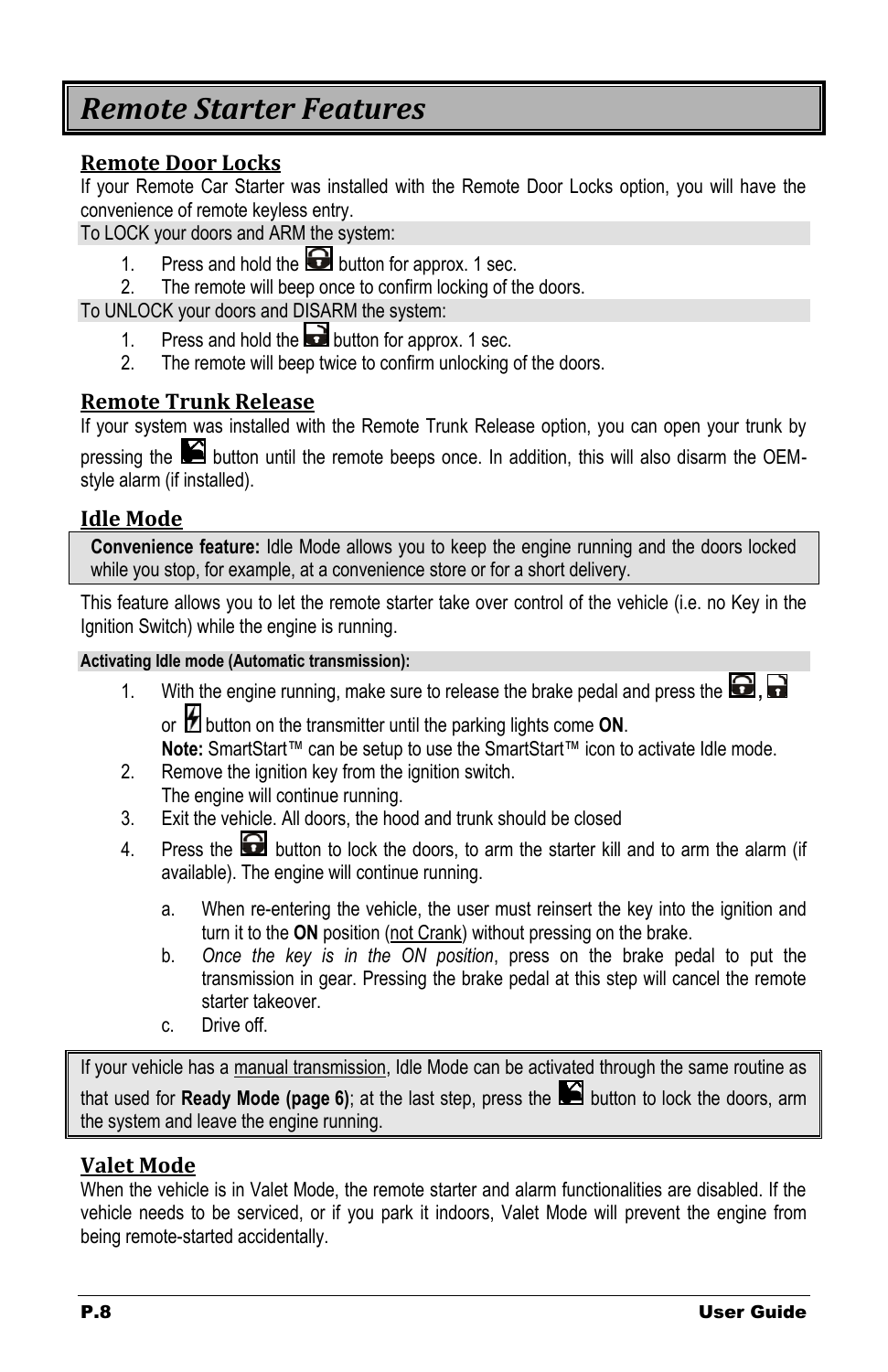#### **Any of the following features will put the remote car starter into Valet Mode:**

**Ignition Valet:** This feature allows you to set Valet Mode using the ignition key. **Remote valet:** This feature allows you to set Valet Mode using the transmitter.

#### **To put the system into Valet Mode**

#### **Using the KEY (Ignition Valet Mode):**

- 1. Insert the ignition key into the ignition switch. Within 10 sec., cycle the ignition key to the **IGNITION/RUN** and **OFF** positions 5 times until the parking lights flash **3 times**.
- 2. Turn the ignition **OFF**.
- 3. The LED on the antenna will stay **ON** indicating that the vehicle has successfully entered Valet mode.

#### **Using the TRANSMITTER (Remote Valet Mode):**

- 1. Press and hold the **a**nd **f** buttons simultaneously until the remote beeps **once**, pauses, then beeps **once** again. Release the buttons.
- 2. The  $\bigcirc$  and  $\bigcirc$  buttons will flash 3 **times**.
- 3. The LED on the antenna will stay **ON** indicating that the vehicle has successfully entered Valet mode.

#### **To take the system out of Valet Mode**

#### **Using the KEY (Ignition Valet Mode):**

- 1. Insert the ignition key into the ignition switch. Within 10 sec., cycle the ignition key to the **IGNITION/RUN** and **OFF** positions 5 times until the parking lights flash **twice**.
- 2. Turn the ignition **OFF**.
- 3. The LED on the antenna will flash rapidly, indicating that the vehicle is now out of Valet mode.

#### **Using the TRANSMITTER (Remote Valet Mode):**

- 1. Press and hold the **a**nd **1** and **1** buttons simultaneously until the remote beeps **once**, pauses, then beeps **once** again. Release the buttons.
- 2. The  $\Box$  and  $\Box$  button will flash 3 times.
- 3. The LED on the antenna will flash rapidly, indicating that the vehicle is now out of Valet mode.

If someone has attempted to remote-start the vehicle while in Valet Mode; the parking lights will turn **ON**, then **OFF**, then flash **twice**.

#### <span id="page-8-0"></span>**Panic Mode**

**Note:** Panic mode can only be activated if the horn has been adequately configured by the installer.

In an emergency situation, you can activate panic mode by pressing and holding the **AUX** button until the horn starts honking. If the vehicle is under a remote start, the engine will shutdown automatically before setting off the horn. You can stop the horn by pressing:



(this will lock your doors and deactivate panic mode)**,** or

(this will unlock your doors and deactivate panic mode).

Furthermore, the panic mode can be stopped by activating **Valet Mode (page[-8\)](#page-7-4)**

\* Panic Mode will automatically shut down after 30 sec.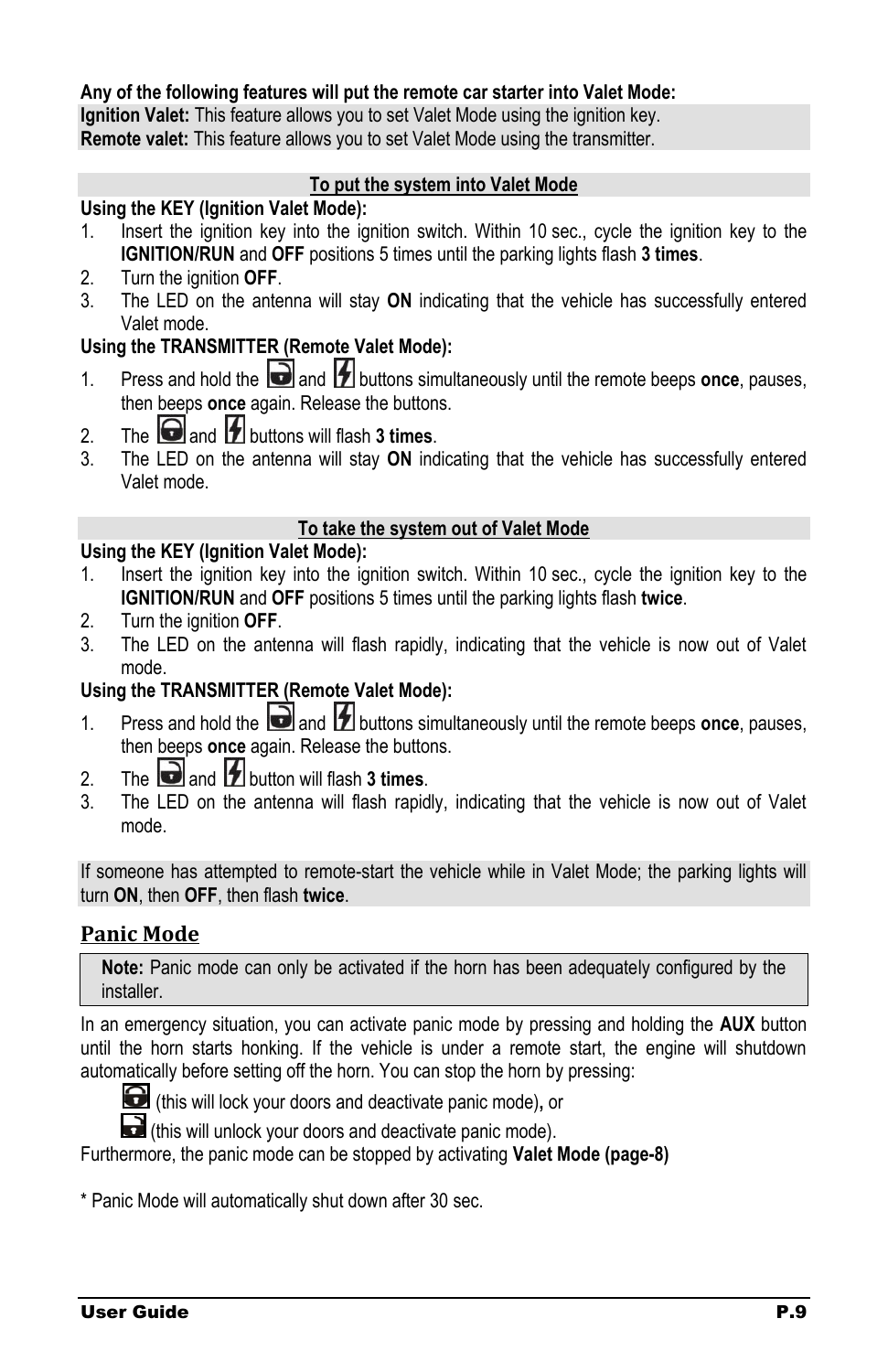#### <span id="page-9-0"></span>**Quick LockoutTM**

(Also called **Secure Panic**.) For fast protection in emergency situations, the system will **LOCK** all doors when you press the brake pedal while you hear the Horn sounding. (**Quick Lockout** is only available when Panic mode has been triggered.)

#### <span id="page-9-1"></span>**Cold Weather Mode**

If the vehicle has a **manual transmission**, **Ready mode (page[-6\)](#page-5-1)** should be set before entering Cold Weather Mode. When Cold Weather Mode is active, the engine starts every 2 hours and runs for 3 minutes (or for 8 or 20 minutes with diesel engines)**.** Cold Weather Mode automatically ends after 24 hours (or 12 starts).

To enter Cold Weather Mode (2-way remote):

- 1. Press and release the **AUX** button.
- 2. The **button on the transmitter will light up.**
- 3. While the **button** is still lit, press and hold the  $\mathcal{H}$  button until the remote beeps once, pause, then beeps twice.
- 4. Release the  $\sharp$  button. Its LED will flash quickly.

To enter Cold Weather Mode (1-way remote):

- Rapidly press **AUX** twice. The remote's LED will start flashing.
- 2. Press and hold **2** until the parking lights will flash for 2 seconds, pause, and then flash **3 times.**

To exit Cold Weather Mode, do any one of the following actions:

- Open the hood.
- Start the engine remotely.
- Turn the ignition key to the IGNITION ON (RUN) position.
- Press and release the **AUX** button.
	- a. The **button on the transmitter will light up.**
	- b. While the **button** is still lit, press and hold the  $\mathcal{H}$  button until the remote beeps once, pause, then beeps once again.
	- c. Release the  $\sharp$  button. Its LED will flash quickly.
- **(1-way remote)** Rapidly press **AUX** twice. The re mote's LED will start flashing. Press and hold  $\mathcal{H}$  until the parking lights flash for 2 seconds, pause, and then flash twice.

To verify whether the system is in Cold Weather Mode:

- **(Automatic transmissions only)** Press the brake pedal: If the vehicle is in Cold Weather mode, the parking lights will remain **ON** while the brake pedal is pressed.
- Do the vehicle status request feature **(page[-15\)](#page-14-0).**

#### <span id="page-9-2"></span>**Extended Run Time**

While the vehicle is running under a remote start, press and hold the  $\mathcal B$  button until the remote beeps. This will reset the run time counter to zero and restart the run time cycle from the beginning. **Note:** The extended run time procedure can only be carried out once per remote start.

To stop the vehicle, at any moment, simply press and release the  $\mathbb Z$  button.

**Example:** If your remote car starter is programmed for a run time of 3 minutes and your vehicle

has been running for 2 minutes already, pressing the  $\mathcal H$  button will reset the counter to zero and allow the engine to run for another cycle (in this case, 3 minutes).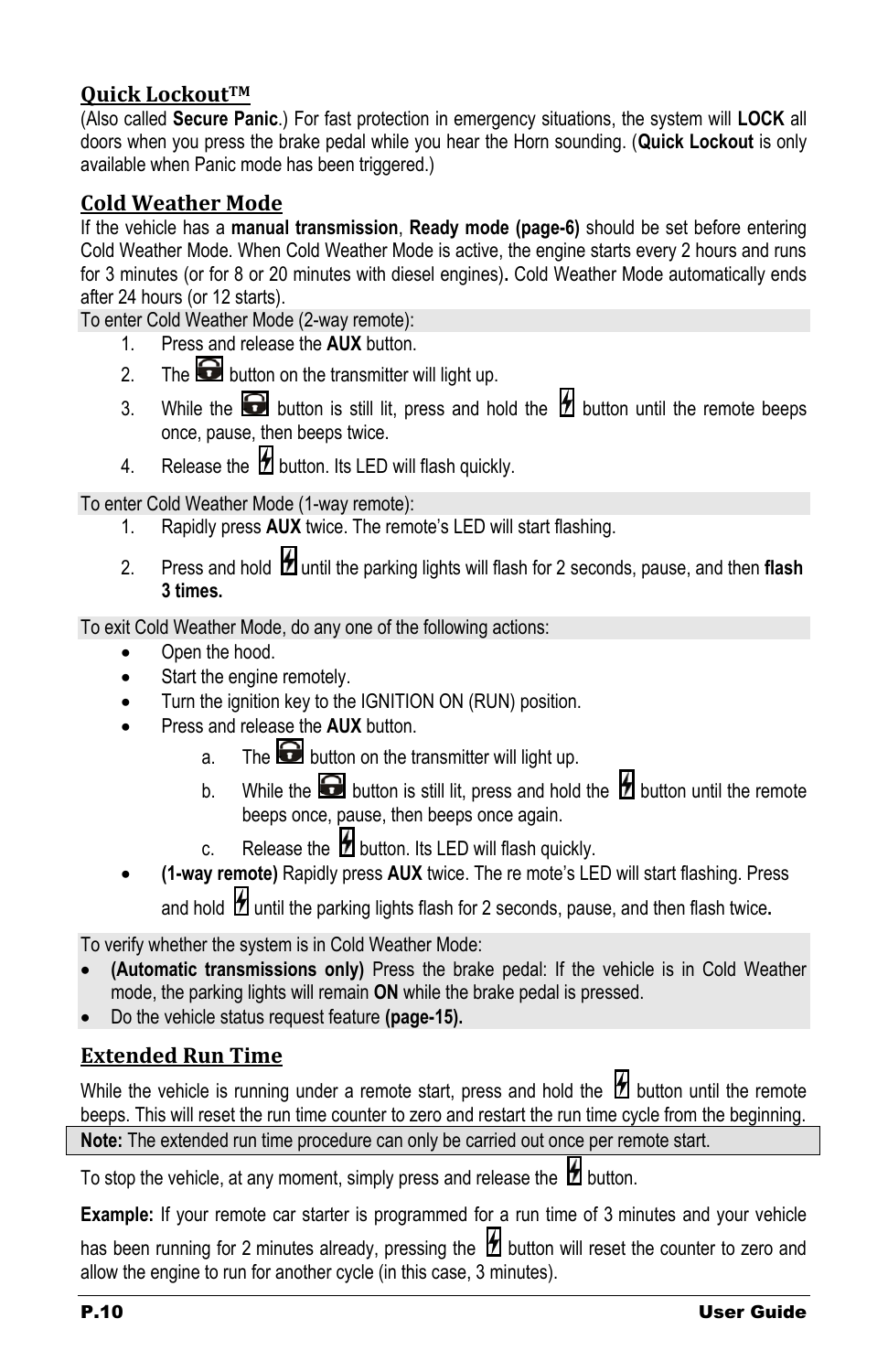#### <span id="page-10-0"></span>**Disable/Enable LED flashing**

To disable the LED: Press  $\Box$  and  $\Box$  simultaneously until the remote beeps once, pauses for 2 seconds, then beeps once again. Release the buttons. The parking lights will flash 3 times.

To Enable the LED: Press  $\Box$  and  $\Box$  simultaneously until the remote beeps once, pauses for 2 seconds, then beeps once more. Release the buttons. The parking lights flash once.

#### <span id="page-10-1"></span>**Constant output**

Pressing and holding the **button for more than 3 seconds will lock all doors and will send a** constant pulse as long as the  $\blacksquare$  button is held down (maximum of 15 seconds). This constant pulse can be configured to activate certain functionalities such as rolling up the windows – Please refer to your installer to see if your vehicle is compatible with this option.

Pressing and holding the **button for more than 3 seconds will unlock all doors and will send a** constant pulse as long as the  $\Box$  button is held down (maximum of 15 seconds). This constant pulse can be configured to activate certain functionalities such as rolling down the windows – Please refer to your installer to see if your vehicle is compatible with this option.

#### **Feature LOCK UNLOCK TRUNK START/STOP Beep(s)** Lock 3 flashes 1 Unlock | 3 flashes | 2 Trunk | International States | States | International States | International States | International States | I LED ON/OFF | 3 flashes | 3 flashes | 1 Start | **Start | Start | Start | Start | Start |** Start | Start | Start | Start | Start | Start | St Running 2 and 3 flashes 3 Stop | International | International 2014 | Stop | 2 Entering Cold Entering Cota **2**<br>Weather Mode 2 Exiting Cold<br>Weather Mode Exteng Cold<br>Weather Mode 3 flashes 1 Home Valet 3 flashes 2 and 3 flashes 2 Valet Mode 3 flashes 3 flashes 1 Exit Valet Mode 2012 2012 12:30 Tashes 2012 13 flashes 3 flashes 3 flashes 3 flashes 3 flashes 3 flashes 3 flashes 3 flashes 3 flashes 3 flashes 3 flashes 3 flashes 3 flashes 3 flashes 3 flashes 3 flashes 3 flashes 3 flash Fail Start Attempt 4 flashes 4

# <span id="page-10-2"></span>*Feature Confirmation Chart*

### <span id="page-10-3"></span>*Advanced Features: Installation-programmable Options*

The remote car starter was designed with flexibility and OEM integration in mind. With its programmable options, this unit can single-handedly control nearly any electrical system in your vehicle.

Caution: The programming of your system should be left to a professional. Changing any one of the settings may affect the operation of your Remote Car Starter.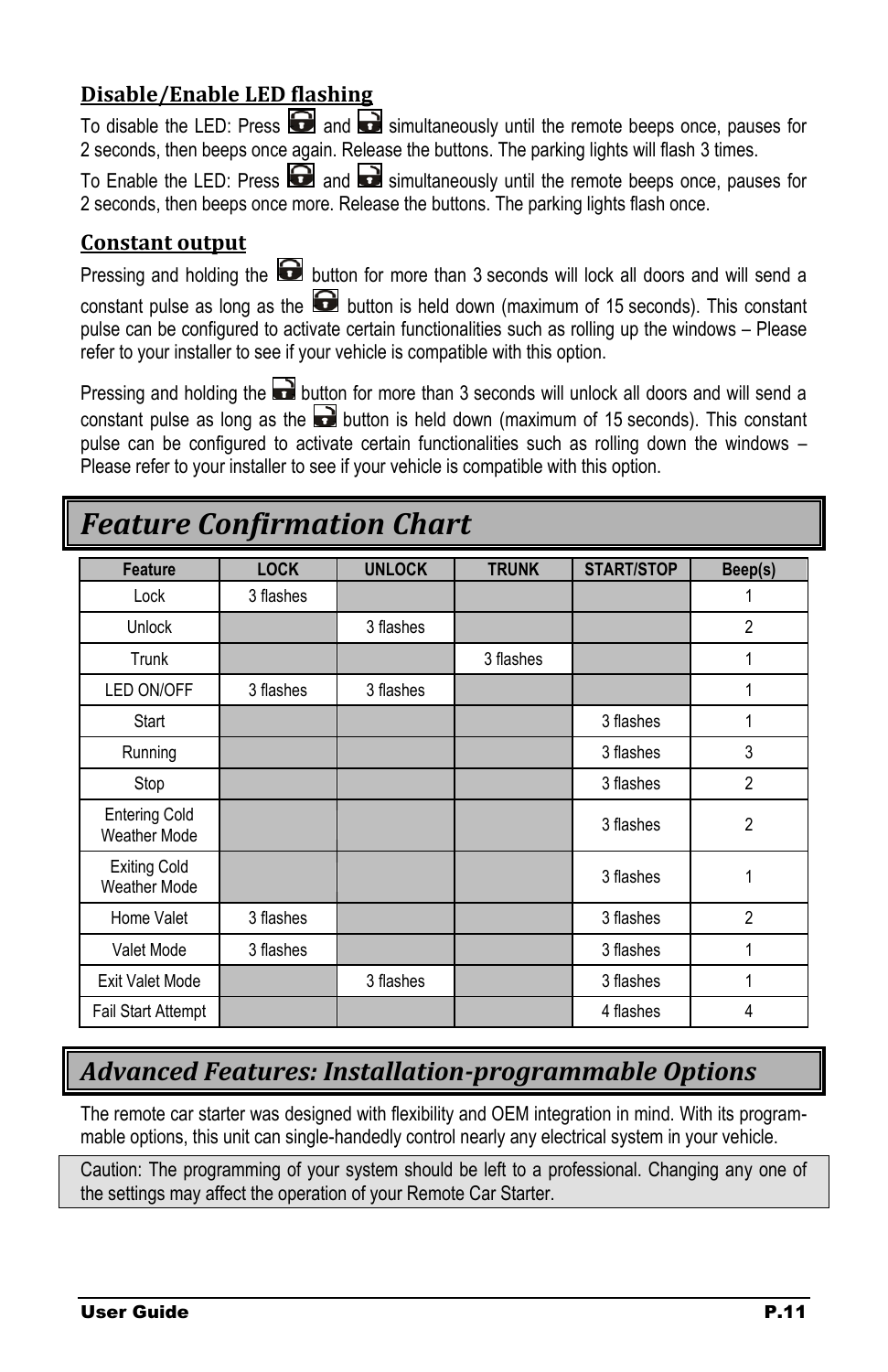#### <span id="page-11-0"></span>**Ignition-controlled Door Locks**

This is an added security feature. If your Remote Car Starter was installed with the Ignition-Controlled Door Locks option, the doors will automatically lock as soon as the ignition key is turned to the **IGNITION ON (RUN)** position while the brakes are pressed. The remote car starter will also lock any door that was unlocked and opened (then closed) the next time the brake pedal is pressed (only when doors are monitored). When the key is turned to the **OFF** position, the doors will automatically be unlocked.

#### <span id="page-11-1"></span>**Secure Lock**

(Disabled by default.) Before your vehicle can be remote-started, the factory security system must first be disarmed. The Secure Lock feature may be required on certain vehicle models with factory security systems that automatically unlock the doors when the security system is disarmed.

To keep your vehicle protected when the factory security system is disarmed for a remote start, Secure Lock will relock your doors as soon as the vehicle is started. Once the engine is shut down by remote or after its runtime has expired, Secure Lock will also rearm your factory security system and relock the doors.

#### <span id="page-11-2"></span>**Safe Start**

This feature will eliminate accidental remote starts, e.g. when children are playing with the transmitter.

Safe start enabled: If this feature is enabled, the user must press the **1** button twice within 3 seconds to remote-start the vehicle.

**Swap start (2-way remote):** If this feature is enabled;

- 1. Press and release the **AUX** button.
- 2. The **button on the transmitter will light up.**
- 3. While it is lit, press  $\bigodot$  to remote start the car.

The  $AUX 2$  output can be activated by pressing the  $b$  button.

**Swap start (1-way remote):** If this feature is enabled;

- 1. Rapidly press **AUX** twice. The remote's LED will start flashing.
- 2. While the LED is flashing, press  $\bigodot$  to remote start the car.

The AUX 2 output can be activated by pressing the  $\mathcal B$  button.

#### <span id="page-11-3"></span>**Engine Run Time**

If you have a gas engine, your Remote Car Starter can be programmed to run the engine for 3, 15, or 25 minutes (15 minutes by default). If you have a diesel engine, the Remote Car Starter can be programmed to run the engine for 8, 20, or 30 minutes (20 minutes default).

#### <span id="page-11-4"></span>**Turbo Mode**

If Turbo Mode is configured at installation, it will allow a turbocharger to idle down after the user leaves the vehicle: the unit will take over the vehicle and keep it running for 60 seconds (or until it is shut down by remote control), then shut down the engine.

If your vehicle has an automatic transmission, proceed as follows to set the system to Turbo Mode:

1. With the engine running, make sure to release the brake pedal and press the  $\blacksquare$ . or **b** button on the transmitter until the parking lights come **ON**.

**Note:** SmartStart™ can be setup to use the SmartStart™ icon to activate Turbo

- mode.
- 2. Remove the ignition key from the ignition switch. The engine will continue running.
- 3. Exit the vehicle and close all doors, hood and trunk.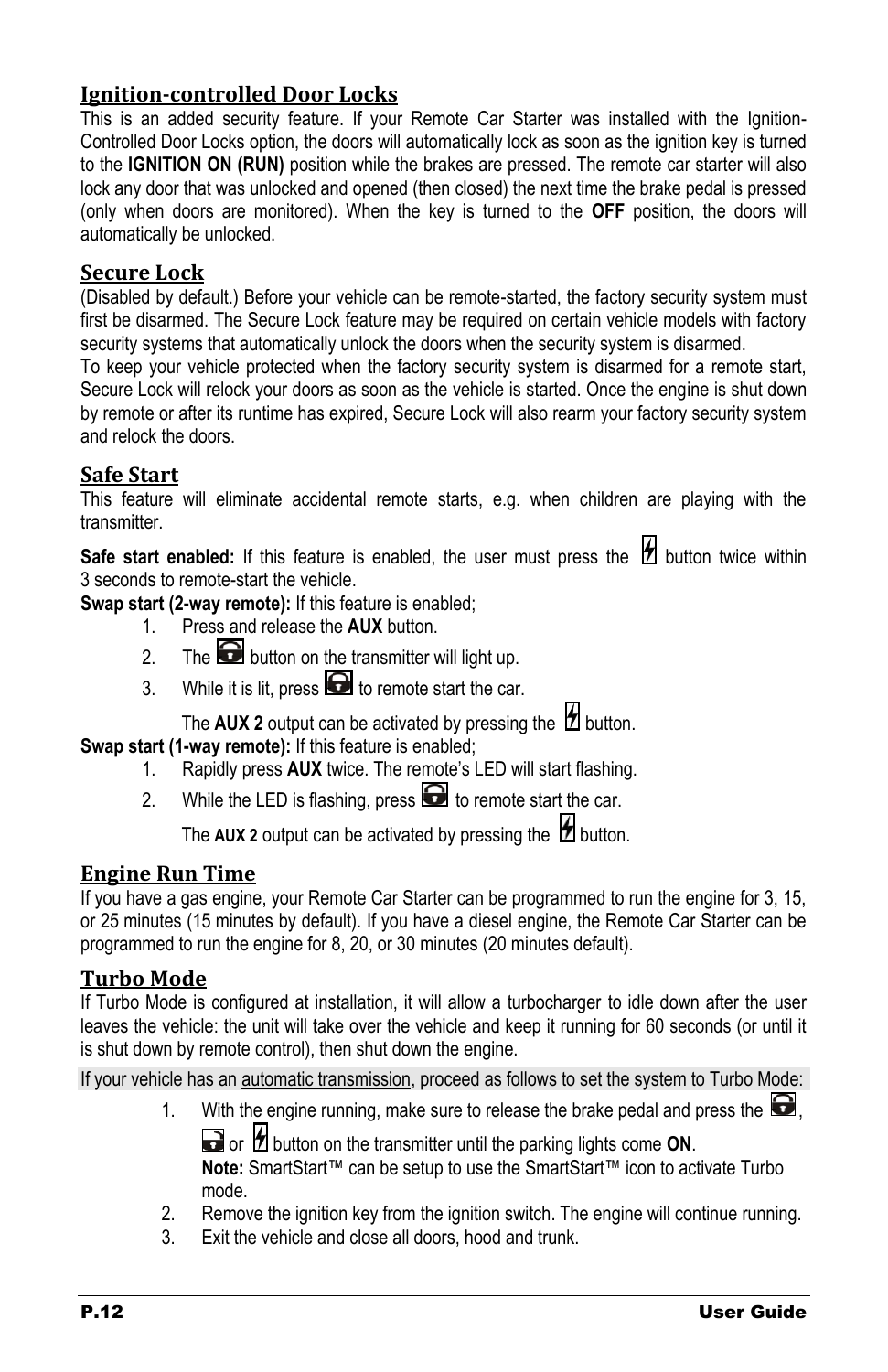- 4. Press the  $\blacktriangleright$  button; this will lock the doors, arm the OEM-style alarm (if configured) and confirm that the vehicle is in Turbo Mode.
- 5. The engine will shut down after 60 seconds.

If your vehicle has a manual transmission**,** follow all steps of the **Ready Mode** routine **(page[-6\)](#page-5-1)** to activate Turbo Mode. At the last step, press either:

- to lock the doors and have the engine shut down after 60 seconds; The parking lights will flash 3 times and remain lit. The OEM-style alarm and starter kill (if configured) will be armed.
- to unlock the doors and have the engine shut down after 60 seconds; The parking lights will flash 3 times and remain lit.
- $H$  to shut down the engine without affecting the doors.

**Note:** The vehicle will enter Ready Mode once the engine run time expires.

#### <span id="page-12-0"></span>**"Home ValetTM" Mode**

If configured at installation, this feature will remotely set the vehicle to a no-remote-start mode: if the vehicle is parked indoors there is no danger of it starting accidentally by remote control. If the vehicle has a manual transmission, it should be set into ready mode before activating the Home Valet™.

**Note:** Once the Home Valet Mode is activated, the vehicle will not start by remote, but the OEM alarm functions will remain active.

To take the system into home valet mode:

- 1. Press the  $\Box$  or  $\Box$  button.
- 2. Within 3 seconds, press the  $\Box$  and  $\Box$  buttons simultaneously until the remote beeps twice.

To take the system out of home valet mode:

- Turn the ignition key to the **IGNITION ON (RUN)** position. The system will warn you if someone attempts to start your vehicle while it stands in home valet mode. The parking lights will:
	- Turn ON then OFF; then Flash twice, pause; then Flash twice again.

#### <span id="page-12-1"></span>**AUX 1**

**Note:** This 500 mA negative Aux 1 output can be used for many different applications

#### **Priority door:**

This great feature allows the user to unlock solely the driver's door with a single press of the button on the transmitter, and to unlock the other doors, if desired, by pressing the  $\Box$  button for a second time.

The output will provide a 1-second negative output when the  $\Box$  button is pressed a second time on the transmitter.

#### **Horn Confirmation:**

AUX 1 can be programmed to trigger the horn every time the  $\blacksquare$  button is pressed, or when the

**button is pressed twice within 3 seconds. When horn confirmation is activated, panic mode is** enabled. If horn confirmation is disabled, panic mode will not be available.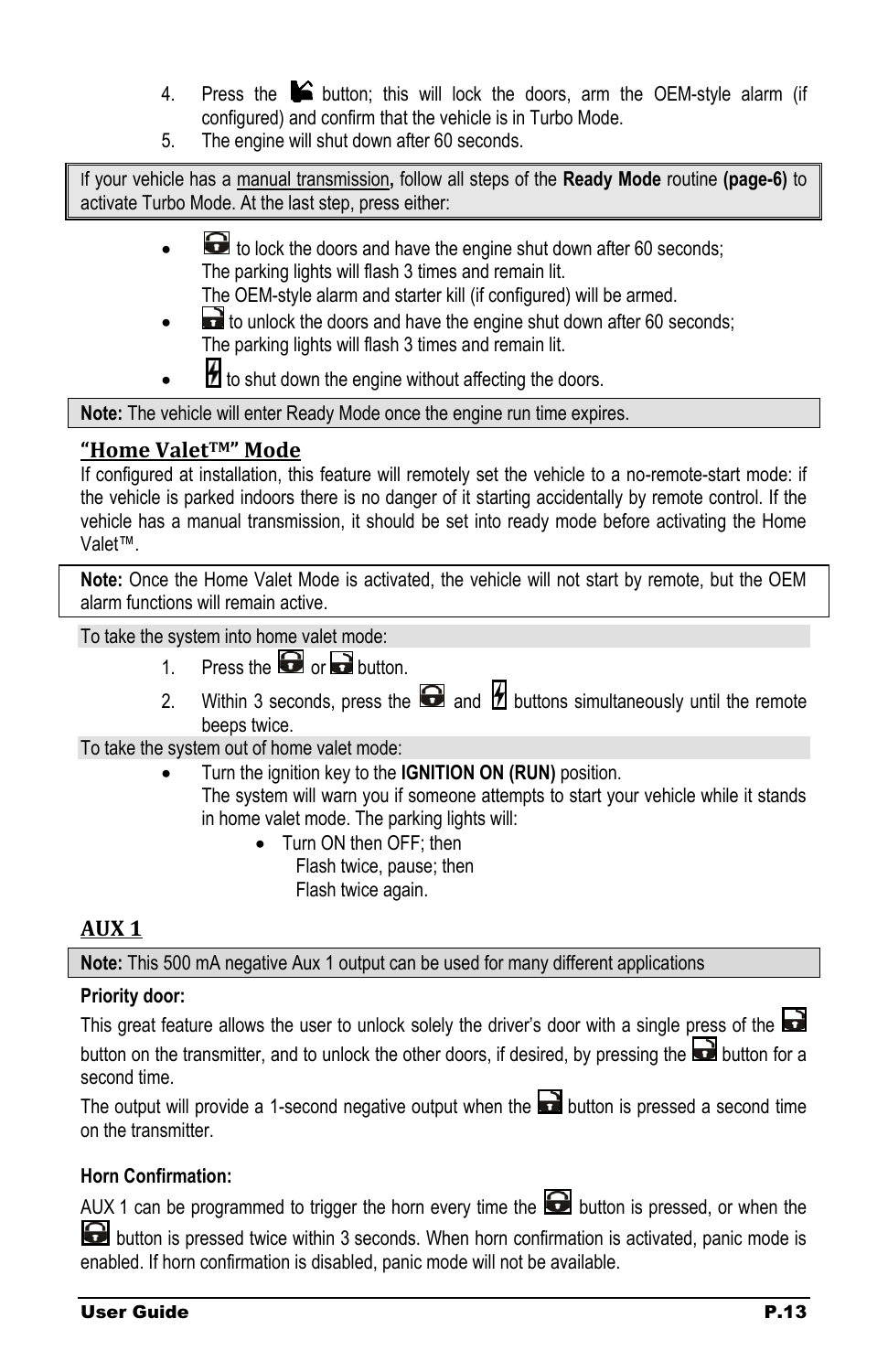#### <span id="page-13-0"></span>**AUX 2**

If configured at installation, this feature can be activated by pressing the **AUX** (or Shift) button, followed by pressing and holding the lit up  $\bigodot$  button to activate AUX 2.

#### <span id="page-13-1"></span>**Horn Timing Adjustment**

The pulse duration can be configured by your installer (from 5 ms to 200 ms).

#### <span id="page-13-2"></span>**Multi-car Operation**

This option allows the owner of two vehicles, both equipped with the same Remote Car Starter model, to control both systems with a single remote control. To control the second vehicle:

| 0R |  |
|----|--|
|    |  |
|    |  |
|    |  |
|    |  |
|    |  |

**Note:** If the multi-level features have been modified from their default state by your installer, the **AUX** button may have to be pressed once, twice or three times, according to the option you chose.

#### <span id="page-13-3"></span>**OEM-Style Alarm**

The OEM-style alarm (if configured by your installer) monitors the doors, hood and ignition switch of your vehicle. It will sound the horn if a door or the hood is opened, or if the key is turned into the **IGNITION ON** position.

 $\bullet$  To arm the OEM-style alarm, press the **button** on the transmitter.

-The OEM-style alarm will ONLY arm if the  $\Box$  button on the transmitter is pressed.

The LED on the antenna will flash slowly to indicate that the OEM-style alarm is now armed.

To disarm the OEM-style alarm, press the  $\Box$  button on the transmitter.

-To stop the horn from sounding if the OEM-style alarm is triggered, press the  $\Box$  or  $\Box$ button, or put the system in and out of **Valet Mode (See page [8\).](#page-7-4)**

#### <span id="page-13-4"></span>**Intrusion Codes via horn**

The system monitors the following:

- Doors
- Hood
- lanition

**Note:** If an intrusion has occurred the HORN will sound for a maximum of 1 minute.

If an intrusion has occurred and **all pressed**, the horn provides an intrusion code corresponding to the type of intrusion that occurred.

| power<br><b>Interruption</b><br>--<br>$\overline{1}$ | intrusion<br>$-0.000$<br>$\mathbf{A}$<br>LJOOLS.<br>4х<br>$\overline{\phantom{a}}$ |
|------------------------------------------------------|------------------------------------------------------------------------------------|
| lood<br>$\overline{\phantom{a}}$<br>◡∧               | $\cdots$<br>anıtıon<br>OΧ.<br>-                                                    |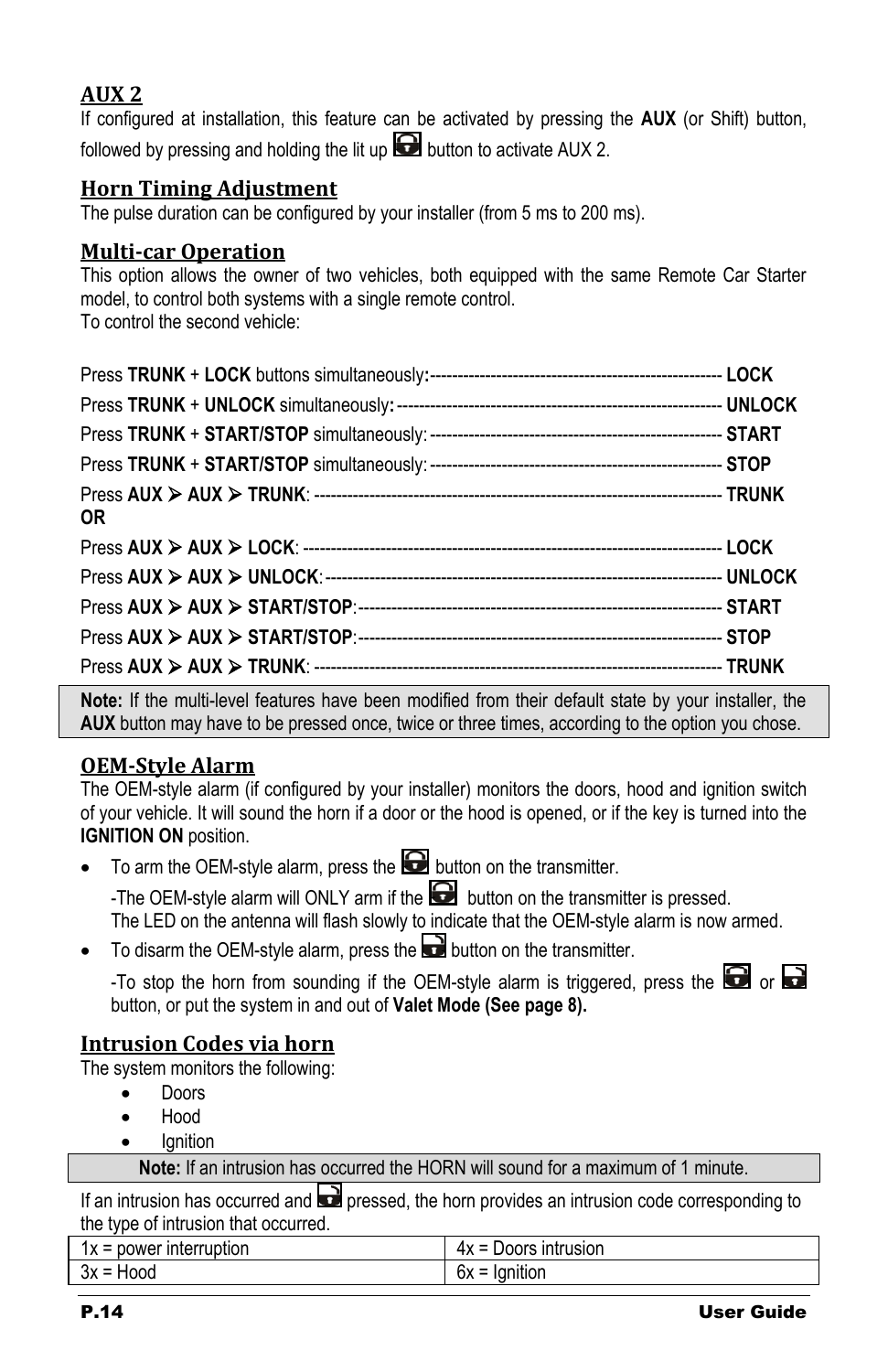# <span id="page-14-0"></span>*Vehicle Status Request*

The status request feature allows the user to see the status of the vehicle  $\longrightarrow$  i.e.: if the doors are locked or unlocked or if the vehicle is in cold weather mode, home valet mode, in valet mode or how much time is left in the run time cycle. The following charts (Tables 1, 2 and 3) indicate the confirmation sequences.

To retrieve the vehicle status:

Press and release the **AUX** button then press and release the **button** (there will be a beep). The transmitter will then flash the corresponding sequence of LED's depending on the vehicle's status.

- If the engine is NOT running
- If the vehicle is in or out of ready mode
- If the engine IS running under a remote start (if the doors are locked) or (if the doors are unlocked).

The status request feature is a two-step procedure:

- The first sequence of flashes denotes if the vehicle's doors are locked or unlocked.
- The second sequence of flashes (if applicable) denotes if the vehicle is Cold Weather mode, Home valet mode, or, Valet mode.
- If there is no second sequence transmission, then the vehicle is none of the 3 mentioned features (Cold weather mode, Home valet mode or Valet mode).

| <b>STATUS</b>        | <b>SEQUENCE</b>                         | <b>LOCK</b> | <b>UNLOCK</b> | <b>TRUNK</b> | <b>START/STOP</b> | Beep(s)        |
|----------------------|-----------------------------------------|-------------|---------------|--------------|-------------------|----------------|
| Lock                 |                                         | 3 flashes   |               |              |                   | 1              |
| <b>Unlock</b>        |                                         |             | 3 flashes     |              |                   | $\overline{2}$ |
|                      | 1 <sup>st</sup> sequence<br>if locked   | 3 flashes   |               |              |                   | $\overline{2}$ |
| Cold<br>Weather      | 1 <sup>st</sup> sequence<br>if unlocked |             | 3 flashes     |              |                   | $\overline{2}$ |
|                      | 2 <sup>nd</sup> sequence                |             |               |              | 1 second          |                |
|                      | 1 <sup>st</sup> sequence<br>if locked   | 3 flashes   |               |              |                   | 2              |
| Home<br><b>Valet</b> | 1 <sup>st</sup> sequence<br>if unlocked |             | 3 flashes     |              |                   | $\overline{2}$ |
|                      | 2 <sup>nd</sup> sequence                | 1 second    |               |              | 1 second          |                |
|                      | 1 <sup>st</sup> sequence<br>if locked   | 3 flashes   |               |              |                   | 1              |
| Valet<br><b>Mode</b> | 1 <sup>st</sup> sequence<br>if unlocked |             | 3 flashes     |              |                   | 1              |
|                      | 2 <sup>nd</sup> sequence                | 1 second    |               |              | 1 second          |                |

#### <span id="page-14-1"></span>**Status Request When the Engine IS NOT Running**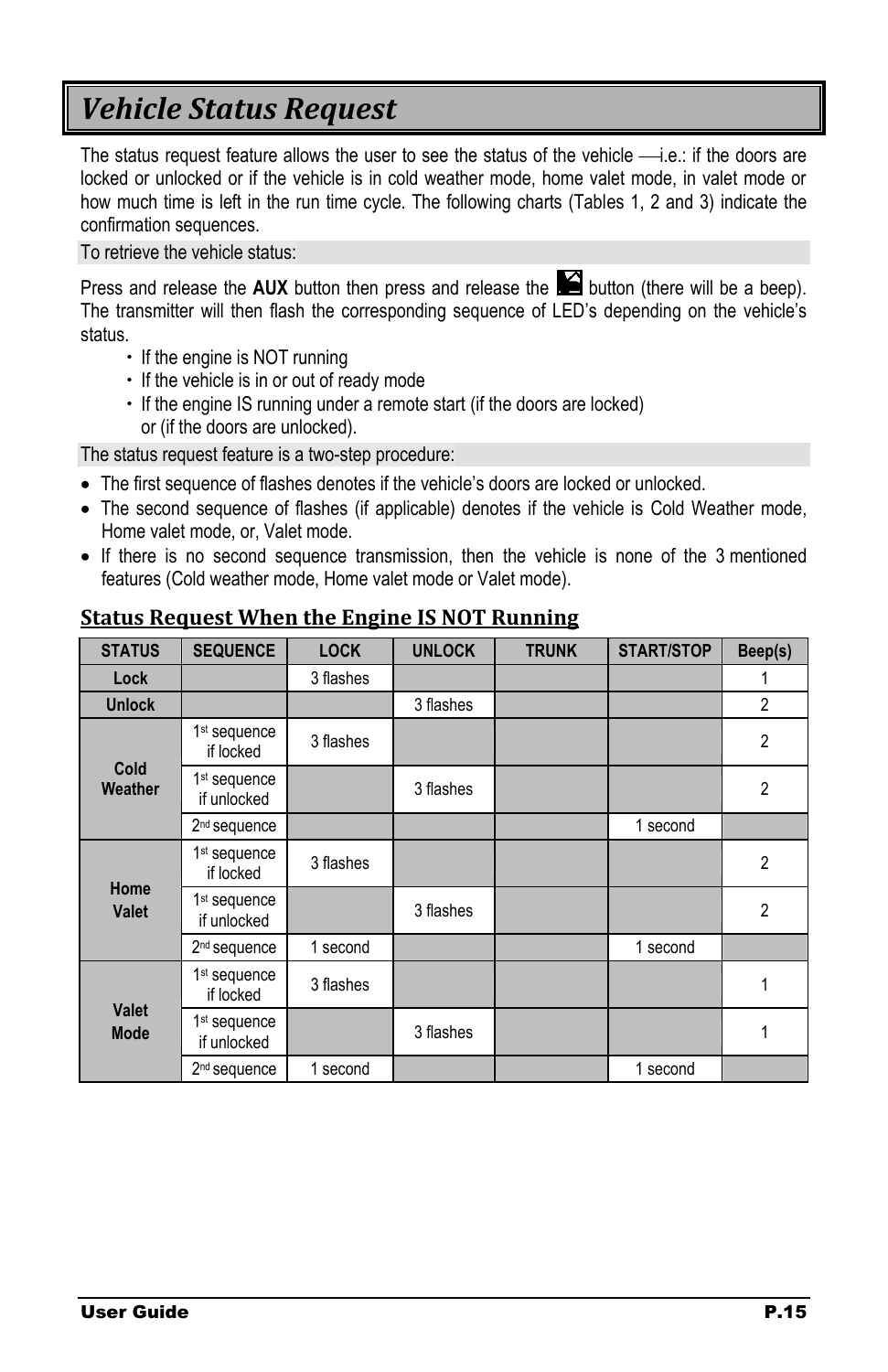#### <span id="page-15-0"></span>**Status Request When the Engine is Running**

**When the vehicle doors are locked:**

The LED # 1 will flash 3 times to denote that the vehicle's doors are locked.

#### **When the vehicle doors are unlocked:**

The LED # 2 will flash 3 times to denote that the vehicle's doors are unlocked. **And:**

| Auu.                                            |         |              |                                            |       |                   |
|-------------------------------------------------|---------|--------------|--------------------------------------------|-------|-------------------|
| <b>RUN TIME</b>                                 | Beep(s) | <b>LED#1</b> | LED#2                                      | LED#3 | LED <sub>#4</sub> |
| If there is more than 3/4 of<br>Run time cycle  | 3       |              | ON for 1 sec   ON for 1 sec   ON for 1 sec |       | ON for 1-sec      |
| If there is more than half of<br>run time cycle | 3       |              | ON for 1-sec   ON for 1-sec   ON for 1-sec |       |                   |
| If there is more than 1/4 of<br>run time cycle  | 3       |              | ON for 1 sec   ON for 1 sec                |       |                   |
| If there is less than 1/4 of<br>run time cycle  | 3       | ON for 1-sec |                                            |       |                   |

#### <span id="page-15-1"></span>**Ready Mode Status Request**

| <b>STATUS</b>        | <b>SEQUENCE</b>                         | <b>LED#1</b> | <b>LED#2</b> | <b>LED#3</b> | LED <sub>#4</sub> | Beep(s) |
|----------------------|-----------------------------------------|--------------|--------------|--------------|-------------------|---------|
| In Ready             | if locked                               | 3 flashes    |              |              |                   |         |
| Mode                 | if unlocked                             |              | 3 flashes    |              |                   |         |
| Out of<br>Ready Mode | 1 <sup>st</sup> sequence<br>if locked   | 3 flashes    |              |              |                   |         |
|                      | 1 <sup>st</sup> sequence<br>if unlocked |              | 3 flashes    |              |                   | 2       |
|                      | 2 <sup>nd</sup> sequence                |              |              |              |                   |         |